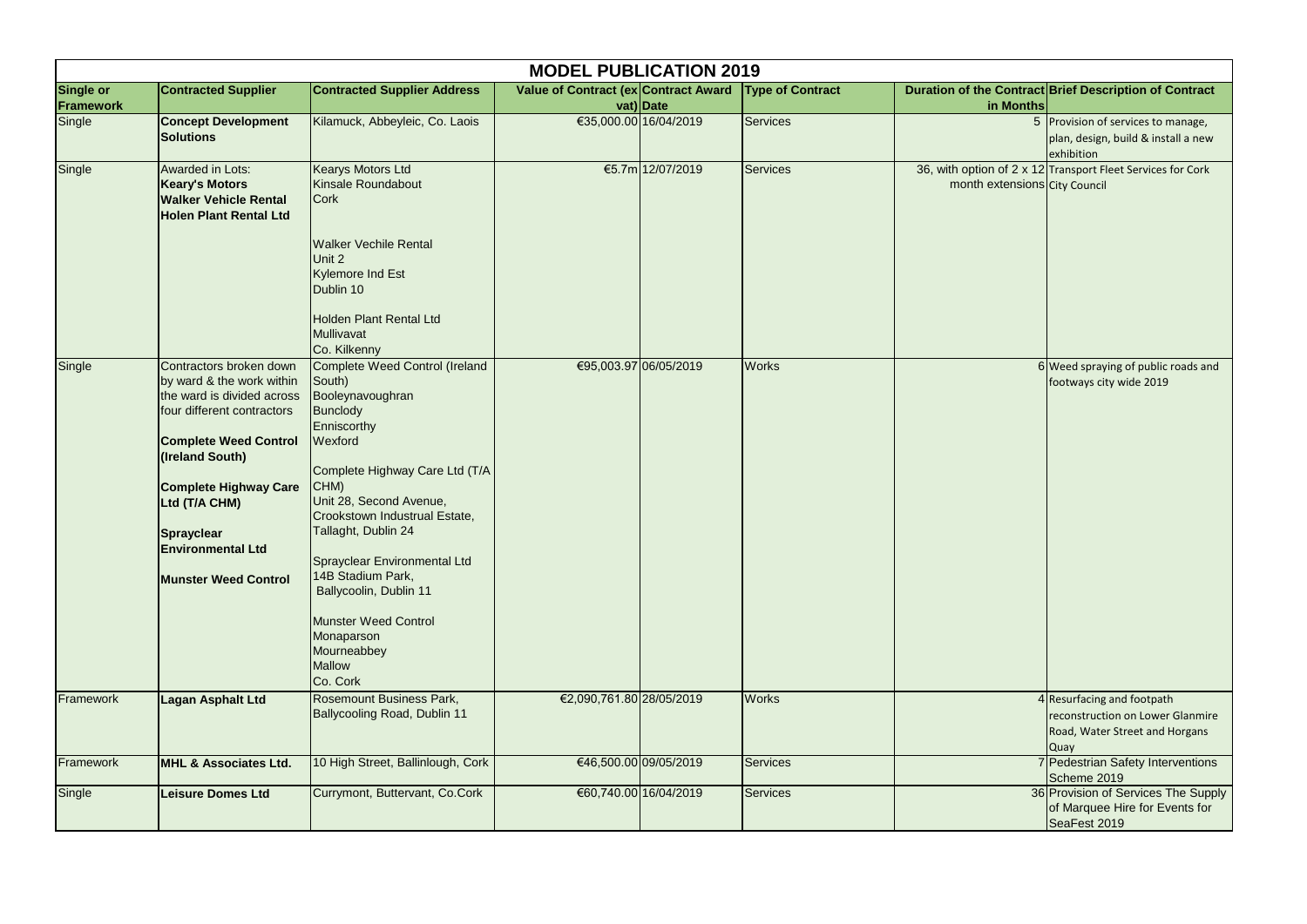| Framework | <b>RH Site Maintenance Ltd</b>                                                                                                                                                                                                                                                           | 7a Watergrasshill Business Park,<br>Watergrasshill, Co. Cork               | €294,519.00 02/04/2019   |                        | <b>Works</b>    |                        | 84 days HM0032-57 Minor Housing<br>Adaption Works 2019 (1)                                                                                                                                                                                                                                                      |
|-----------|------------------------------------------------------------------------------------------------------------------------------------------------------------------------------------------------------------------------------------------------------------------------------------------|----------------------------------------------------------------------------|--------------------------|------------------------|-----------------|------------------------|-----------------------------------------------------------------------------------------------------------------------------------------------------------------------------------------------------------------------------------------------------------------------------------------------------------------|
| Framework | <b>O'Connor Sutton Cronin</b><br><b>&amp; Assoc</b>                                                                                                                                                                                                                                      | 9 Prussia Street, Dublin 7 D07<br>KT57                                     |                          | €44,700.00 12/08/2019  | <b>Works</b>    |                        | 23 Cork City Council Low Cost<br><b>Safety Schemes 2019</b>                                                                                                                                                                                                                                                     |
| Single    | <b>Smith Demolition Ltd.</b>                                                                                                                                                                                                                                                             | Killoughteen, Newcastle West,<br>Co. Limerick                              |                          | €54,000.00 07/06/2019  | <b>Works</b>    |                        | 43 days Phase 2C Demolition of No. 44<br>and No. 46 Kilmore Road Lower                                                                                                                                                                                                                                          |
| Single    | <b>Irish Glass Machinery Ltf</b>                                                                                                                                                                                                                                                         | 39 Rosemount Business Park,<br>Ballycown, Blanchardswtown,<br>Dublin 11    |                          | €70,900.00 09/07/2019  | <b>Supplies</b> |                        | 6 Purchase of 2 5m3 demountable<br><b>Salt Spreaders for Roads</b><br><b>Maintenance Division</b>                                                                                                                                                                                                               |
| Framework | <b>7 Contractors on FW</b><br><b>Malachy Walsh &amp; Partner</b><br><b>Punch Consulting Engineers</b><br><b>DJF Engineering Services Ltd</b><br><b>RPS Consulting Engineers</b><br>O'Connor Sutton Cronin & Associates Ltd<br><b>Walsh Design Group</b><br>Denis O'Sullivan & Associates |                                                                            | €210,000.00 27/07/2019   |                        | <b>Works</b>    |                        | 24, with the option to Establish a Framework of<br>extend for 24 further Engineer Led Construction<br>months Design Professional to undertake<br>building construction works. The<br>first project from this framework<br>will be the full consulting services<br>for 20 houses at Errigal Heights,<br>The Glen |
| Single    | <b>Cumnor Construction</b><br>Limited                                                                                                                                                                                                                                                    | Stoneview, Blarney, Co. Cork                                               | €787,686.00 02/10/2019   |                        | <b>Works</b>    |                        | 5 Enabling works for Social<br><b>Housing Developments at Upper</b><br>Cattle Market & Boyce's St, Cork                                                                                                                                                                                                         |
| Single    | Dowtcha Puppets                                                                                                                                                                                                                                                                          | Unit R2, Marina Commercial<br>Park, Centre Park Road, Cork                 |                          | €79,800.00 10/07/2019  | <b>Services</b> |                        | 6 Glow - A Cork Christmas<br>celebration 2019 Artistic Director<br>& Production Manager/team for<br>the development of a site specific<br>outdoor festive production at<br><b>Bishop Lucey Park</b>                                                                                                             |
| Single    | <b>Little Bridge Flowers</b>                                                                                                                                                                                                                                                             | Doneraile Cork                                                             |                          | €30,019.08 22/05/2019  | Services        |                        | 7 Supply & Delivery of Winter<br>Bedding Plants 2019/2020                                                                                                                                                                                                                                                       |
| Single    | <b>Harris Coyle Breen</b><br><b>Chartered Quantity</b><br><b>Surveyors</b>                                                                                                                                                                                                               | 1st Floor, 5 Curragh Road,<br><b>Turners Cross, Cork</b>                   |                          | €59,985.00 23/08/2019  | Services        |                        | 36 Consultancy Services in<br>connection with; Boyces Street &<br>Upper Cattle Street Main Housing<br>Contract                                                                                                                                                                                                  |
| Single    | <b>Finucane &amp; Sons Ltd</b>                                                                                                                                                                                                                                                           | Bridestown, Kildinan, Glenville,<br>Co. Cork                               |                          | €82,816.00 01/07/2019  | <b>Works</b>    |                        | 6 Drainage Improvement Works<br>2019                                                                                                                                                                                                                                                                            |
| Single    | <b>BPH Construction Ltd</b>                                                                                                                                                                                                                                                              | Ballymacandrick, Rostellan,<br>Midleton, Co.cork                           | €239,879.00 09/07/2019   |                        | <b>Works</b>    |                        | 14 Weeks Conversion of existing unit to<br><b>Reception Centre</b>                                                                                                                                                                                                                                              |
| Single    | Lagan Asphalt Ltd                                                                                                                                                                                                                                                                        | Rosemount Business Park,<br><b>Ballycooling Road, Dublin 11</b>            | €5,000,000.00 01/07/2019 |                        | <b>Works</b>    |                        | 12 2019 Resurfacing Contract                                                                                                                                                                                                                                                                                    |
| Single    | <b>Arup Consulting</b><br><b>Engineers</b>                                                                                                                                                                                                                                               | One Albert Quay Cork                                                       | €246,524.00 01/082019    |                        | <b>Works</b>    |                        | 8 Appointment of design team to<br>review of traffic management and<br>roads layouts                                                                                                                                                                                                                            |
| Single    | <b>Four Seasons</b><br><b>Promotions T/A ACS</b>                                                                                                                                                                                                                                         | No. 7 Deanrock Business &<br>Technology Park, Togher Road,<br>Togher, Cork | €128,500.00 31/10/2019   |                        | <b>Services</b> | month extensions sites | Option of three twelve Caretaking Services for 5 halting                                                                                                                                                                                                                                                        |
| Single    | <b>Wacher Rentals Ltd</b>                                                                                                                                                                                                                                                                | Bluebell Lane, Bluebell, Dublin<br><b>12</b>                               |                          | €45,000.00 23/0/8/2019 | <b>Supplies</b> |                        | Single once off supply Second Hand Fire Applicance                                                                                                                                                                                                                                                              |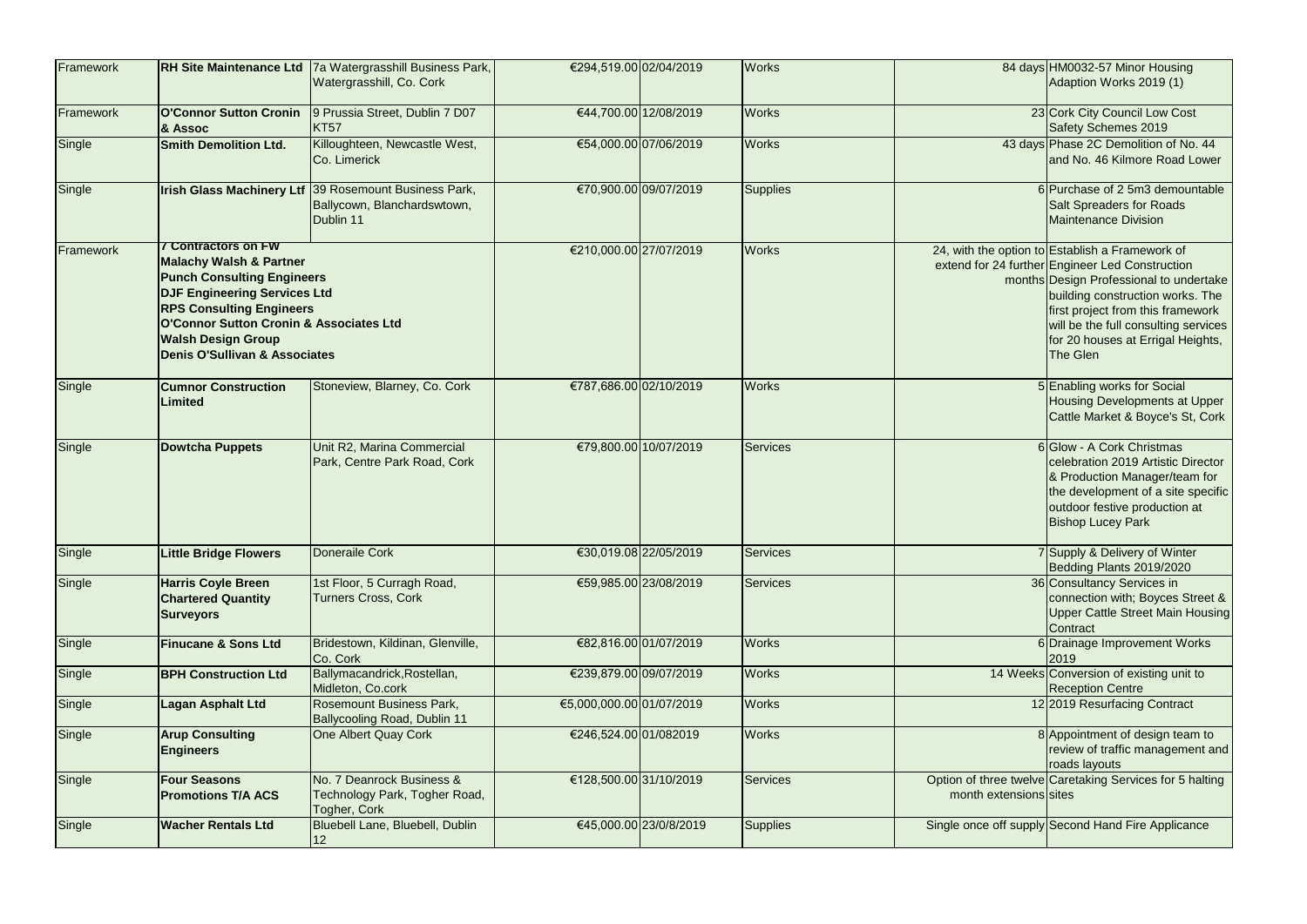| Single          | <b>Mac Civil Construction</b><br><b>Ltd</b>        | Bawnlahan, Traguina,<br>Skibbereen, Co. Cork                                      |                                                            | €83,355.80 02/08/2019  | Services        |                    | 6 Additional Drainage Improvement<br>Works 2019                                                                       |
|-----------------|----------------------------------------------------|-----------------------------------------------------------------------------------|------------------------------------------------------------|------------------------|-----------------|--------------------|-----------------------------------------------------------------------------------------------------------------------|
| Framework (Mini |                                                    | C& S Heating & Plumbing 62 Bakers Road Gurranbraher                               | €300,000.00 11/09/2019                                     |                        | <b>Works</b>    |                    | 84 Days time of HM0032-60 Voids Recovery                                                                              |
| Competition)    | Ltd                                                | Cork City                                                                         |                                                            |                        |                 | completion 2019(2) |                                                                                                                       |
| Framework (Mini |                                                    | C& S Heating & Plumbing 62 Bakers Road Gurranbraher                               | €360,000.00 11/09/2019                                     |                        | <b>Works</b>    |                    | 84 Days time of HM0032-61 Voids Recovery 2019                                                                         |
| Competition)    | <b>Ltd</b>                                         | Cork City                                                                         |                                                            |                        |                 | completion (3)     |                                                                                                                       |
| Framework       | MHL & Associates and<br><b>SYSTRA</b>              | Carrig Mor House<br>10 High Street                                                | €399,649.40 01/10/2019                                     |                        | <b>Services</b> |                    | 51 months Ballyvolane Strategic Transport<br>Corridor Project -North Ring                                             |
|                 |                                                    | Douglas<br><b>Cork</b>                                                            |                                                            |                        |                 |                    | Road in Ballincolly                                                                                                   |
| Single          | <b>Ward &amp; Burke</b><br><b>Construction Ltd</b> | Stradbally East, Kilcolgan, Co.<br>Galway                                         | €1,931,476.05 07/02/2020                                   |                        | <b>Works</b>    |                    | Douglas Flood Relief Scheme<br>(including Togher Culvert)-<br><b>Services Diversions Contract</b>                     |
| Single          | <b>Glenferry Coaches Ltd</b>                       | Units 3 & 4 Waterfront Business<br>Park<br>Little Island, Cork                    |                                                            | €45,000.00 16/12/2019  | <b>Services</b> |                    | 12, option to extend for a Provision of school bus service<br>further 12 months for Old Cork Waterworks<br>Experience |
| Single          | <b>Rubicon Heritage</b>                            | Unit2, Europa Enerprise Park,<br>Midleton, Cork                                   | €107,097.07 25/09/2019                                     |                        | <b>Services</b> |                    | 14 Archaeological Archives Transfer<br>Project                                                                        |
| Single          | Martin O'Callaghan,                                | Carrigaline, Co. Cork                                                             | €383,406.00 09/08/2019                                     |                        | <b>Works</b>    |                    | 3 Footpath Resurfacing Contract<br>2019                                                                               |
| Single          | McGinty & O'Shea Ltd                               | Sarsfield Court Industrial Estate,<br>Sarsfield Court,<br>Glanmire<br><b>Cork</b> |                                                            | €466,923.35 29/10/2019 | <b>Works</b>    |                    | 19 Pedestrian Safety Interventions<br>Scheme 2019                                                                     |
| Single          | <b>Finucane &amp; Sons Ltd</b>                     | Bridestown, Kildinan, Glenville,<br>Co. Cork                                      | €317,712.25 01/08/2019                                     |                        | <b>Works</b>    |                    | 6 Additional Footpaths Renewals<br>Contract 2019                                                                      |
| Framework       | <b>John Kelly</b>                                  | 20 Sandown Crest, Togher, Cork<br>Durah, Riverstick,                              | John Kelly - €62,500 04/09/2019<br>Michael Tobin - €62,500 |                        | <b>Works</b>    |                    | 12 Hire of 180 degree backhoe<br>excavator with driver and fuel                                                       |
|                 | <b>Michael Tobin</b>                               | Cork.<br>Lenaghmore,                                                              | Ambrose Walsh Plant<br>Hire - €125,000                     |                        |                 |                    |                                                                                                                       |
|                 | <b>Ambrose Walsh Plant</b><br><b>Hire Ltd</b>      | Togher, Cork                                                                      |                                                            |                        |                 |                    |                                                                                                                       |
|                 |                                                    |                                                                                   |                                                            |                        |                 |                    |                                                                                                                       |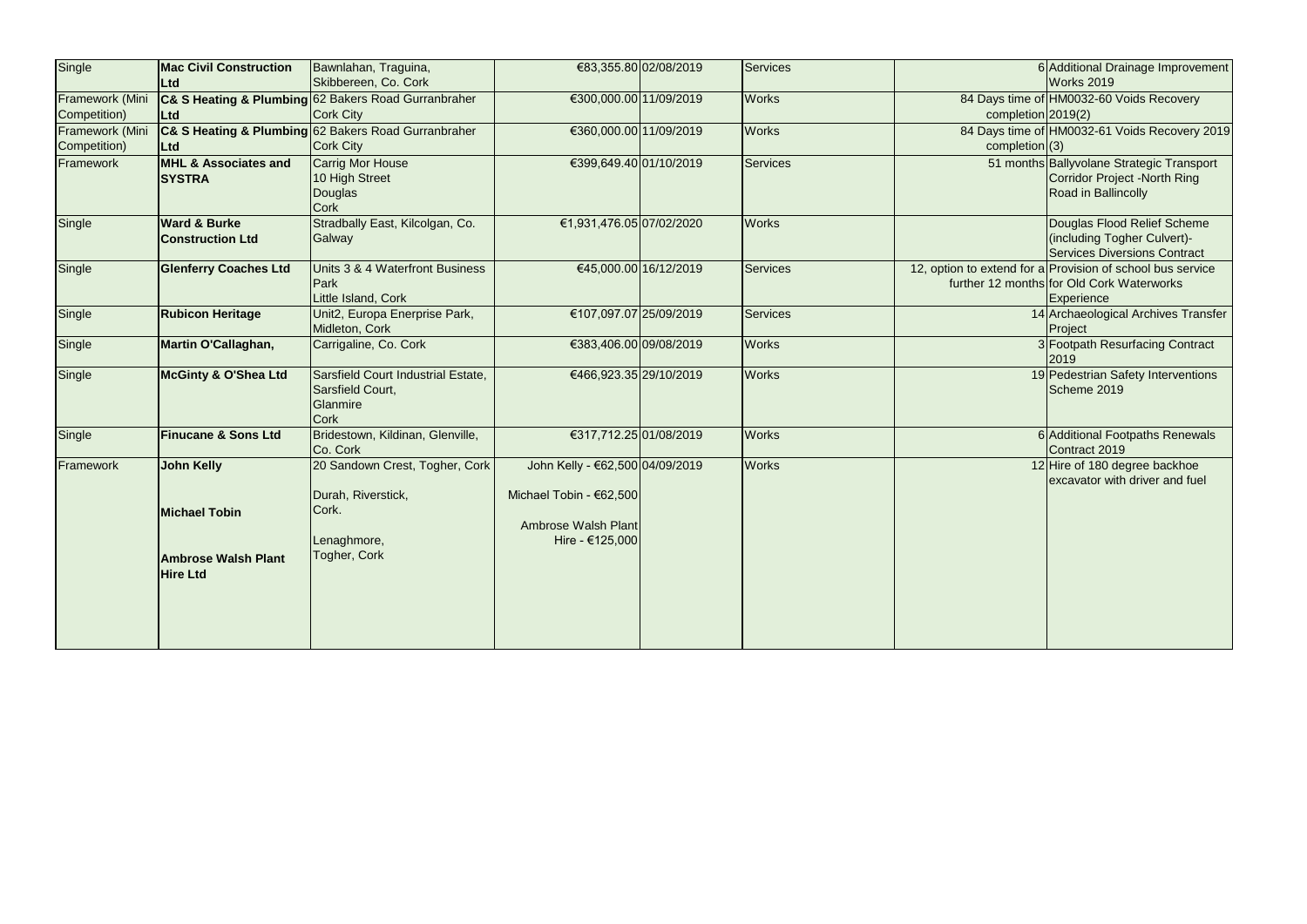| Framework | & 23<br><b>Deermount Construction</b><br>Ltd. - Lot No. 15<br><b>Michael Sheehan</b><br><b>Construction Ltd. - Lots</b><br>Nos. 16,17,18 & 21<br><b>SHS Construction Ltd. -</b><br>Lots No. 20, 22 & 27 | Insulex Ltd. - Lots No. 14, 19 Kilgobbin, Ballinadee, Bandon, Co.<br>Cork<br>Woodside House, Deermount,<br>Lissarda, Co. Cork<br>"Silaoi", Ballineadig, Farran, Co.<br>Cork<br>Ballyleigh, Waterfall, Co. Cork<br>Ballymacandrick, Rostellan,<br>Midelton, Co. Cork | Lot 14: 75,730 17/09/2019<br>Lot 15: 148,980<br>Lot 16: 140,000<br>Lot 17: 170,000<br>Lot 18: 121,000<br>Lot 19: 137,930<br>Lot 20: 161,447<br>Lot 21: 140,000<br>Lot 22: 50,410<br>Lot 23: 150,660<br>Lot 24: 157,690<br>Lot 25: 122,305<br>Lot 26: 132,579<br>Lot 27: 123,477 |                        | <b>Works</b> | 12 Minor Adaptation Works/House<br><b>Extensions to Local Authority</b><br><b>Properties</b>                                                                                                                                                                  |
|-----------|---------------------------------------------------------------------------------------------------------------------------------------------------------------------------------------------------------|---------------------------------------------------------------------------------------------------------------------------------------------------------------------------------------------------------------------------------------------------------------------|---------------------------------------------------------------------------------------------------------------------------------------------------------------------------------------------------------------------------------------------------------------------------------|------------------------|--------------|---------------------------------------------------------------------------------------------------------------------------------------------------------------------------------------------------------------------------------------------------------------|
|           | <b>BPH Construction Ltd. -</b>                                                                                                                                                                          |                                                                                                                                                                                                                                                                     |                                                                                                                                                                                                                                                                                 |                        |              |                                                                                                                                                                                                                                                               |
| Framework | <b>John Kelly</b><br><b>Michael Tobin</b><br><b>Ambrose Walsh Plant</b><br><b>Hire Ltd</b>                                                                                                              | 20 Sandown Crest, Togher, Cork<br>Durah, Riverstick,<br>Cork.<br>Lenaghmore,<br>Togher, Cork                                                                                                                                                                        |                                                                                                                                                                                                                                                                                 | €62,500.00 04/09/2019  | <b>Works</b> | 12 Hire of 180 degree excavators<br>(including driver and fuel)                                                                                                                                                                                               |
| Single    | <b>MacLochlainn</b><br>(Roadmarkings Ltd)                                                                                                                                                               | 7 Main Street<br>Howth                                                                                                                                                                                                                                              |                                                                                                                                                                                                                                                                                 | €128,040.00 06/09/2019 | <b>Works</b> | 6 Line Marking Contract 2019                                                                                                                                                                                                                                  |
|           |                                                                                                                                                                                                         | Dublin D13 X0P2                                                                                                                                                                                                                                                     |                                                                                                                                                                                                                                                                                 |                        |              |                                                                                                                                                                                                                                                               |
| Single    | <b>Dwellguard Ltd</b>                                                                                                                                                                                   | Office J, Unit 1 Great Island Ent.<br>Park, Ballincollig, Co. Cork                                                                                                                                                                                                  |                                                                                                                                                                                                                                                                                 | €2 milion 16/12/2019   | <b>Works</b> | 48 HM0086 Security Shuttering of<br>Vacant Properties                                                                                                                                                                                                         |
| Single    | Mr. Seán Lynch                                                                                                                                                                                          | Gurranes,<br>Innishannon,<br>Co. Cork                                                                                                                                                                                                                               |                                                                                                                                                                                                                                                                                 | €27,313.00 13/09/2019  | <b>Works</b> | 6 Hire of 180 degree backhoe<br>excavator with driver and fuel                                                                                                                                                                                                |
| Single    | <b>Richard &amp; Denis Carroll</b>                                                                                                                                                                      | 16 Glen Park<br>Macroom<br>Co. Cork                                                                                                                                                                                                                                 |                                                                                                                                                                                                                                                                                 | €62,500 17/09/2019     | Services     | 12 Hire of 180 degree backhoe<br>excavator with driver and fuel                                                                                                                                                                                               |
| Single    | <b>Tekken Security</b><br><b>Company</b>                                                                                                                                                                | Unit 8, Airport Business &<br><b>Technology Park, Farmers</b><br>Cross, Cork                                                                                                                                                                                        |                                                                                                                                                                                                                                                                                 | €53,556.74 23/10/2019  | Service      | 12, option to extend for a Event Steward and Security<br>further 12 months Services for key civic events as<br>follows: -<br>Glow 2019, Cork St. Patrick's<br>Day 2020, Switch on Christmas<br>Lights 2020 and other similar<br>type events as they may arise |
| Framework | <b>Martin Dennis</b>                                                                                                                                                                                    | 116 Castle Park, Ballincollig,<br>Cork.                                                                                                                                                                                                                             |                                                                                                                                                                                                                                                                                 | €24,700.00 14/11/2019  | Supplies     | 4.5 Hire of 180 degree backhoe<br>excavator with driver,<br>maintenance and fuel                                                                                                                                                                              |

|    | 12 Minor Adaptation Works/House<br><b>Extensions to Local Authority</b><br><b>Properties</b>                                                                                                                                           |
|----|----------------------------------------------------------------------------------------------------------------------------------------------------------------------------------------------------------------------------------------|
| 12 | Hire of 180 degree excavators<br>(including driver and fuel)                                                                                                                                                                           |
|    | <b>6 Line Marking Contract 2019</b>                                                                                                                                                                                                    |
|    | 48 HM0086 Security Shuttering of<br>Vacant Properties                                                                                                                                                                                  |
|    | 6 Hire of 180 degree backhoe<br>excavator with driver and fuel                                                                                                                                                                         |
|    | 12 Hire of 180 degree backhoe<br>excavator with driver and fuel                                                                                                                                                                        |
|    | ktend for a Event Steward and Security<br>12 months Services for key civic events as<br>follows: -<br>Glow 2019, Cork St. Patrick's<br>Day 2020, Switch on Christmas<br>Lights 2020 and other similar<br>type events as they may arise |
|    | 4.5 Hire of 180 degree backhoe<br>excavator with driver,                                                                                                                                                                               |
|    | maintenance and fuel                                                                                                                                                                                                                   |